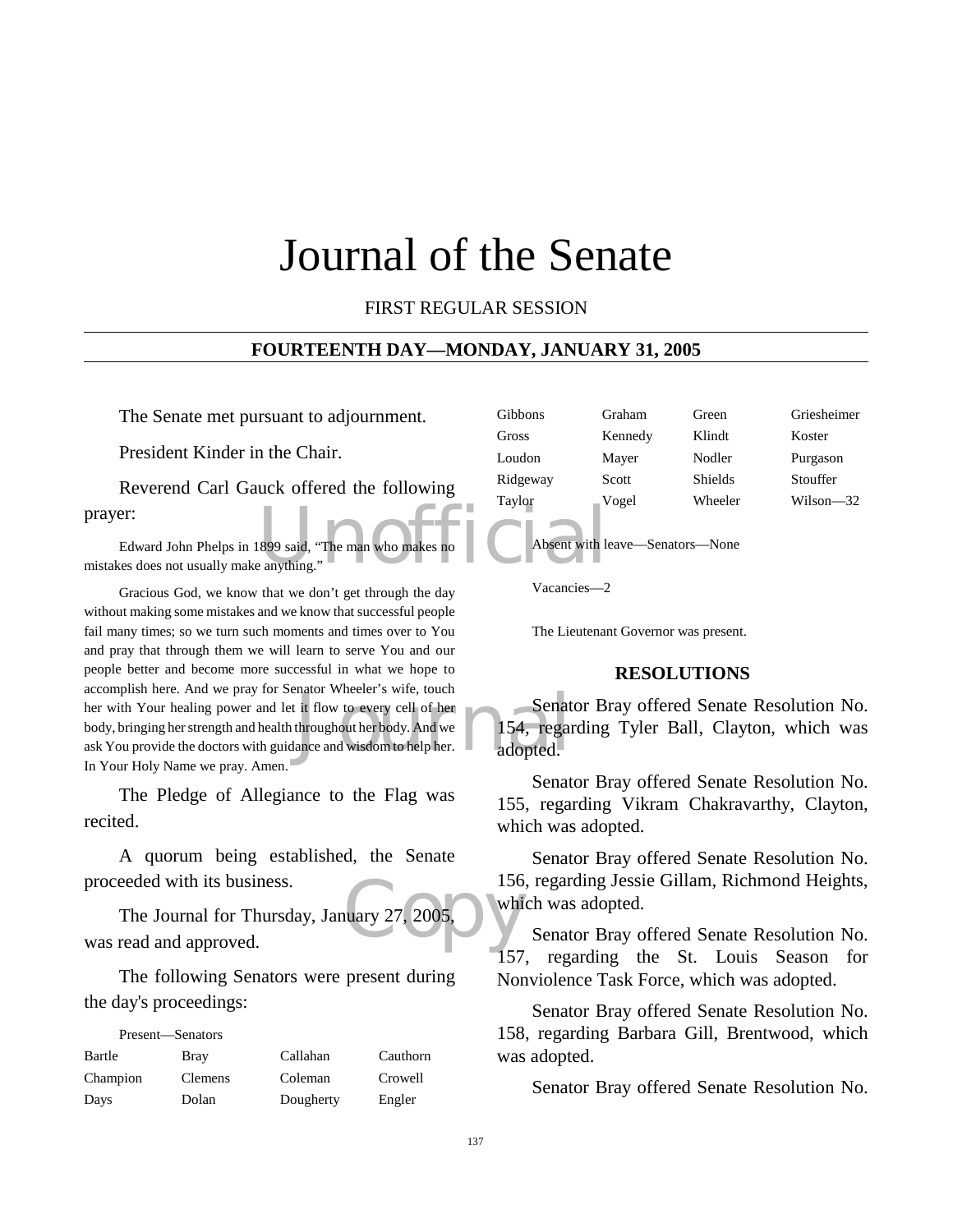159, regarding Ann Bergeron and Steve Wellmeier, Creve Coeur, which was adopted.

Senator Vogel offered Senate Resolution No. 160, regarding the One Hundredth Birthday of Louise Baumhoer, Jefferson City, which was adopted.

Senator Wheeler offered Senate Resolution No. 161, regarding Dr. William O. "Bill" Stevens, Kansas City, which was adopted.

Senator Stouffer offered Senate Resolution No. 162, regarding Dress Up Dreams, Kearney, which was adopted.

Senator Stouffer offered Senate Resolution No. 163, regarding Terri Godsey, Excelsior Springs, which was adopted.

Suite Contains and the contains the Contains of the Contains of the Contains of the Contains of the Contains of the Contains and the Contains of the Contains of the Contains of the Contains of the Contains of the Contains Senator Klindt offered Senate Resolution No. 164, regarding the Sixtieth Wedding Anniversary of Mr. and Mrs. Ervin Gray, Trenton, which was adopted.

## **CONCURRENT RESOLUTIONS**

Senator Shields moved that **HCR 10** be taken up for adoption, which motion prevailed.

On motion of Senator Shields, **HCR 10** was to enact in<br>
ted by the following vote:<br>
YEAS—Senators **CSB 26** adopted by the following vote:

| YEAS-Senators |                |           |             |      |
|---------------|----------------|-----------|-------------|------|
| Bartle        | Bray           | Callahan  | Cauthorn    |      |
| Champion      | <b>Clemens</b> | Coleman   | Crowell     | to e |
| Days          | Dolan          | Dougherty | Engler      | prop |
| Gibbons       | Graham         | Green     | Griesheimer |      |
| Gross         | Kennedy        | Klindt    | Koster      |      |
| Loudon        | Mayer          | Nodler    | Purgason    |      |
| Ridgeway      | Scott          | Shields   | Stouffer    | to e |
| Taylor        | Vogel          | Wheeler   | Wilson-32   | mus  |
|               |                |           |             |      |

NAYS—Senators—None

Absent—Senators—None

Absent with leave—Senators—None

Vacancies—2

## **INTRODUCTION OF BILLS**

The following Bills were read the 1st time and ordered printed:

## **SB 262**–By Griesheimer.

An Act to repeal section 311.070, RSMo, and to enact in lieu thereof one new section relating to Missouri wine.

## **SB 263**–By Griesheimer.

An Act to repeal section 190.292, RSMo, and to enact in lieu thereof one new section relating to election of emergency services board members.

## **SB 264**–By Stouffer.

An Act to repeal section 144.030, RSMo, and to enact in lieu thereof one new section relating to sales and use taxes.

## **SB 265**–By Taylor.

An Act to repeal section 247.085, RSMo, and to enact in lieu thereof one new section relating to public water supply districts.

**SB 266**–By Gibbons.

An Act to repeal section 168.104, RSMo, and to enact in lieu thereof one new section relating to teachers.

## **SB 267**–By Gibbons.

An Act to repeal section 137.115, RSMo, and to enact in lieu thereof one new section relating to property tax reassessment.

## **SB 268**–By Gibbons and Coleman.

An Act to repeal section 184.357, RSMo, and to enact in lieu thereof one new section relating to museums and memorials.

## **RESOLUTIONS**

Senator Gibbons offered the following resolution, which was read and adopted:

#### SENATE RESOLUTION NO. 165

WHEREAS, the members of the Missouri Senate hold in tremendous esteem those Show-Me State residents who have proven down through the years to be committed to helping state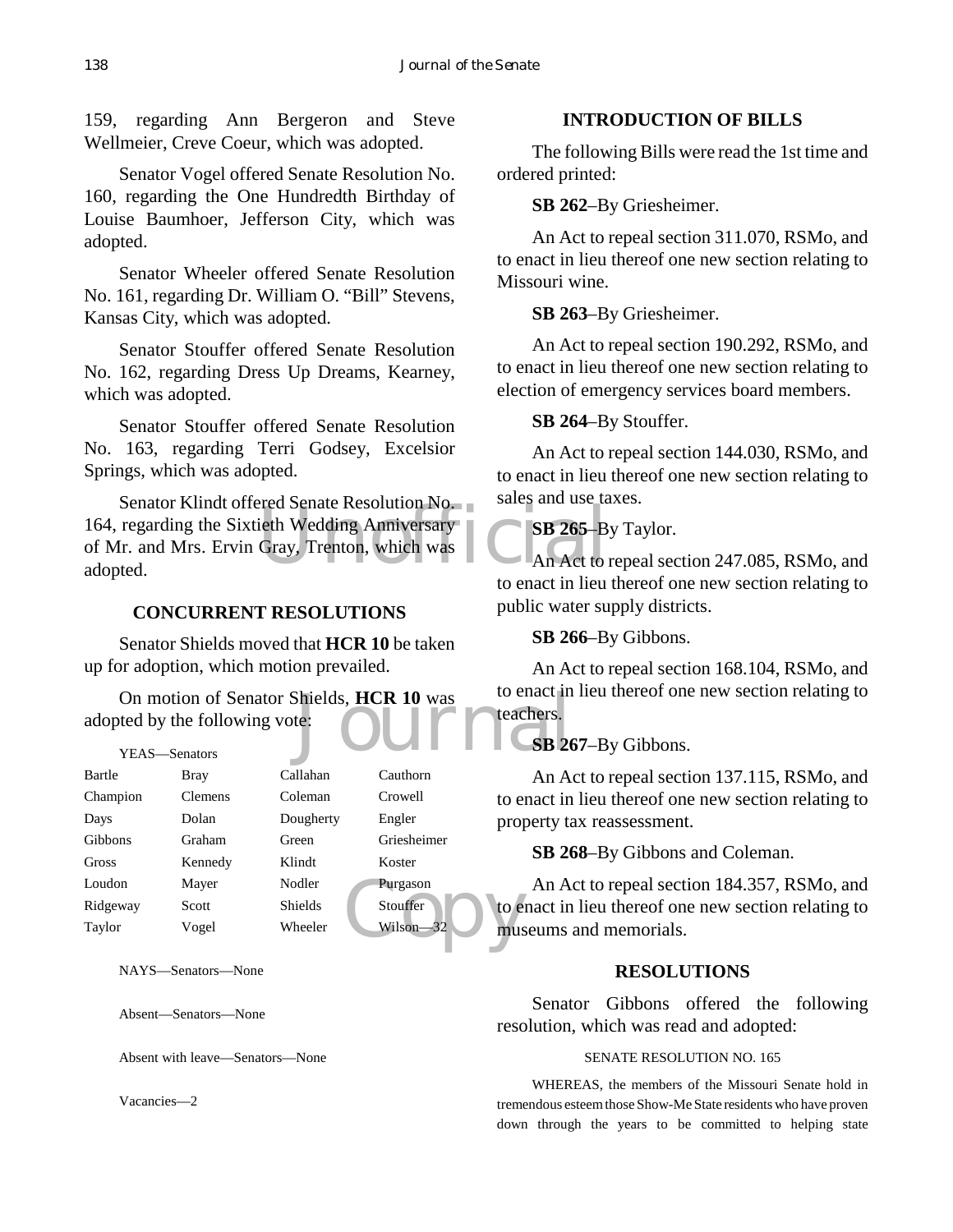government provide its much-needed services and programs in the efficient, effective manner mandated by the public; and

WHEREAS, Henry Thomas Herschel of Jefferson City, has attained distinction as the Director of Senate Research and since he accepted that office's diverse duties and responsibilities in 2002; and

WHEREAS, on Monday, January 31, 2005, Henry Herschel will draw his services as Director of Senate Research to a close when he begins the position of General Counsel for the Office of Administration; and

WHEREAS, Henry Herschel brings to the Office of Administration a wealth of knowledge and experience which he garnered from his positions as Director of Senate Research; Attorney for Blitz, Bardgett & Deutsch, L.C.; Chief Counsel, Consumer Protection Division and Public Protection Division, Office of Attorney General; Assistant Attorney General with the Office of Attorney General; and Personnel Director for L.E. Meyers Company, Ltd; and

degree from Marquette University of Milwaukee, Wisconsin, where<br>
he was elected to Phi Beta Kappa, and a Juris Doctor from<br>
Washington University Law School of St. Louis, Missouri; and<br>
WHEREAS. Henry Herschel is a talente WHEREAS, Henry Herschel holds both a Bachelor of Arts he was elected to Phi Beta Kappa, and a Juris Doctor from Washington University Law School of St. Louis, Missouri; and

WHEREAS, Henry Herschel is a talented artist, avid golfer, gourmet cook, trivia guru, insatiable reader, and is the selfproclaimed king of "I can dish it out but can't take it"; and

WHEREAS, Henry Herschel reached a long-sought-after milestone in his life in the summer of 2004 when, after decades of hacking his way around a golf course, he finally amazed all his friends and family by breaking 90; and

Michelle T. E<br>J to be known as the beloved<br>of Michael, Carl, Leland, and WHEREAS, is justifiably proud to be known as the beloved husband of Anne and the loving father of Michael, Carl, Leland, and Morgan:

Convey to minimis registance body s most heattent<br>
She as he shifts the focus of his time and energy to his new<br>
on as General Counsel for the Office of Administration; and<br>
THE<br>
BE IT FURTHER RESOLVED that the Secretary o NOW, THEREFORE, BE IT RESOLVED that we, the members of the Missouri Senate, Ninety-third General Assembly, join unanimously to applaud the contributions so generously given by Henry T. Herschel during his tenure as Director of Senate Research and to convey to him this legislative body's most heartfelt best wishes as he shifts the focus of his time and energy to his new position as General Counsel for the Office of Administration; and

Senate be instructed to prepare a properly inscribed copy of this resolution for presentation to Henry T. Herschel of Jefferson City, Missouri.

## **INTRODUCTION OF BILLS**

The following Bill and Joint Resolution were read the 1st time and ordered printed:

**SB 269**–By Shields and Callahan.

An Act to repeal section 143.183, RSMo, and to enact in lieu thereof one new section relating to athletes and entertainer tax.

#### **SJR 14**–By Klindt.

Joint Resolution submitting to the qualified voters of Missouri, an amendment repealing section 40(a) of article IV of the Constitution of Missouri, and adopting one new section in lieu thereof relating to the conservation commission.

## **MESSAGES FROM THE GOVERNOR**

The following messages were received from the Governor, reading of which was waived:

> OFFICE OF THE GOVERNOR State of Missouri

Jefferson City 65101

January 27, 2005

TO THE SENATE OF THE 93rd GENERAL ASSEMBLY OF THE STATE OF MISSOURI:

I have the honor to transmit to you herewith for your advice and consent the following appointment:

Michelle T. Esswein, Independent, 4420 Firelight Drive, Saint Louis, Saint Louis County, Missouri 63129, as a member of the Missouri Women's Council, for a term ending December 6, 2007, and until her successor is duly appointed and qualified; vice, Michelle T. Esswein, withdrawn.

> Respectfully submitted, MATT BLUNT Governor

Also,

OFFICE OF THE GOVERNOR

State of Missouri Jefferson City

65101

January 27, 2005 TO THE SENATE OF THE 93rd GENERAL ASSEMBLY OF

THE STATE OF MISSOURI:

I have the honor to transmit to you herewith for your advice and consent the following appointment:

Peggy Tuter Pearl, C.H.E., 847 Pickwick, Springfield, Greene County, Missouri 65804, as a member of the Child Abuse and Neglect Review Board, for a term ending April 17, 2006, and until her successor is duly appointed and qualified; vice, Peggy Tuter Pearl, withdrawn.

> Respectfully submitted, MATT BLUNT Governor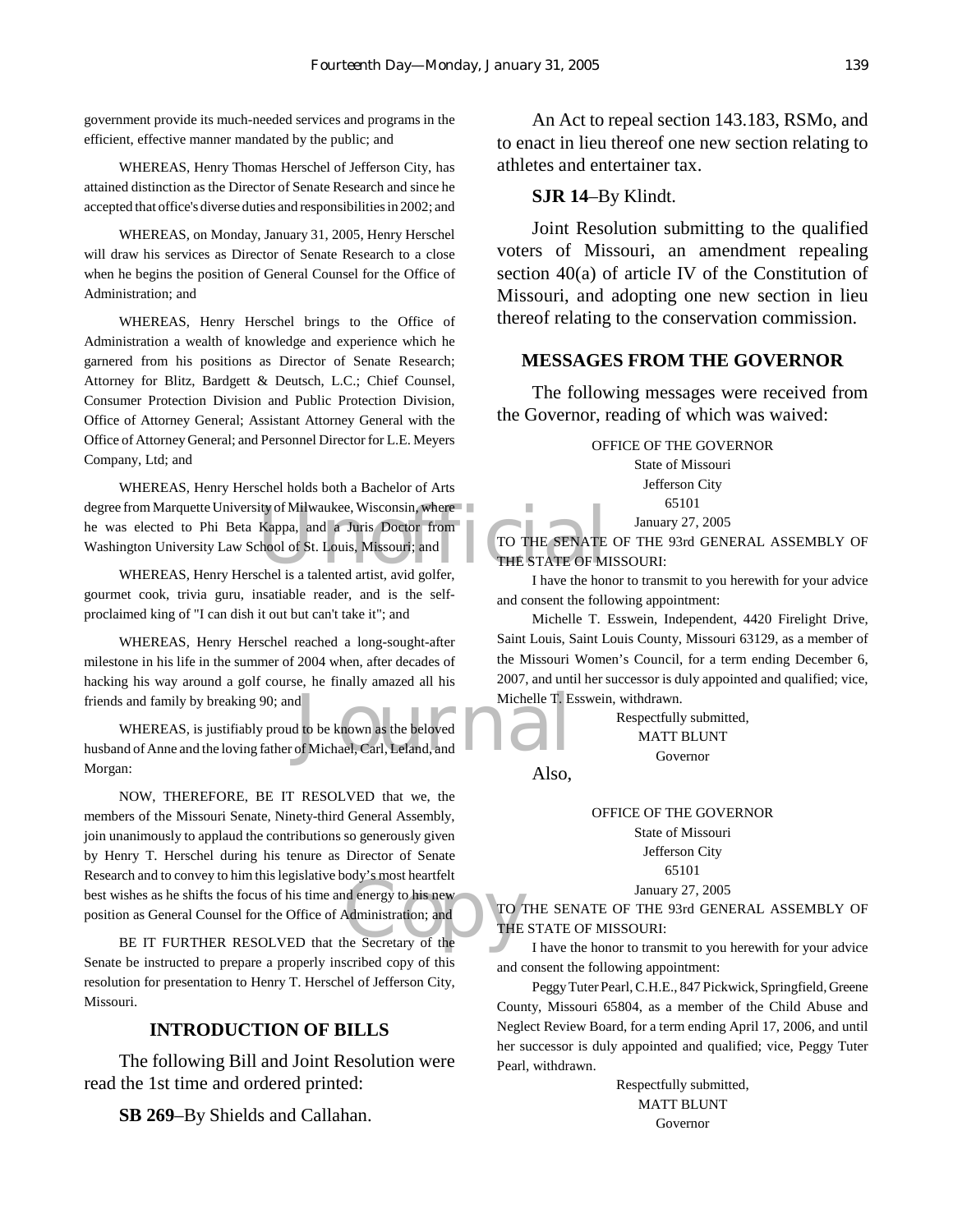Also,

OFFICE OF THE GOVERNOR State of Missouri Jefferson City 65101 January 27, 2005

TO THE SENATE OF THE 93rd GENERAL ASSEMBLY OF THE STATE OF MISSOURI:

I have the honor to transmit to you herewith for your advice and consent the following appointment:

Richard H. Strecker, 2204 Julie Lane, Jefferson City, Cole County, Missouri 65109, as a member of the Missouri Planning Council on Developmental Disabilities, for a term ending June 30, 2006, and until his successor is duly appointed and qualified; vice, Richard H. Strecker, withdrawn.

> Respectfully submitted, MATT BLUNT Governor

appointments to the Committee on Gubernatorial<br>
Appointments. President Pro Tem Gibbons referred the above Appointments.

## **SECOND READING OF SENATE BILLS**

The following Bills were read the 2nd time and referred to the Committees indicated:

**SB 231**—Education.

SB 232—Judiciary and Civil and Criminal<br>
prudence.<br>
SB 233—Transportation. Jurisprudence.

**SB 233**—Transportation.

**SB 234**—Pensions, Veterans' Affairs and General Laws.

**SB 235**—Aging, Families, Mental and Public Health.

rgy and the Indu **SB 236**—Commerce, Energy and the Environment.

**SB 237**—Commerce, Energy and the Environment.

**SB 240**—Governmental Accountability and Fiscal Oversight.

**SB 241**—Governmental Accountability and Fiscal Oversight.

**SB 242**—Financial and Governmental Organizations and Elections.

**SB 243**—Aging, Families, Mental and Public Health.

**SB 244**—Small Business, Insurance and Industrial Relations.

**SB 245**—Ways and Means.

**SB 246**—Financial and Governmental Organizations and Elections.

**SB 247**—Transportation.

**SB 248**—Ways and Means.

**SB 250**—Transportation.

**SB 251**—Ways and Means.

**SB 252**—Pensions, Veterans' Affairs and General Laws.

**SB 253**—Transportation.

**SB 254**—Judiciary and Civil and Criminal Jurisprudence.

**SB 255**—Pensions, Veterans' Affairs and General Laws.

**SB 256**—Transportation.

**SB 257**—Economic Development, Tourism and Local Government.

**SB 258**—Economic Development, Tourism and Local Government.

**SB 259**—Economic Development, Tourism and Local Government.

**SB 260**—Economic Development, Tourism and Local Government.

**SB 261**—Small Business, Insurance and Industrial Relations.

On motion of Senator Shields, the Senate recessed until 5:30 p.m.

## **RECESS**

The time of recess having expired, the Senate was called to order by Senator Ridgeway.

## **REPORTS OF STANDING COMMITTEES**

Senator Shields, Chairman of the Committee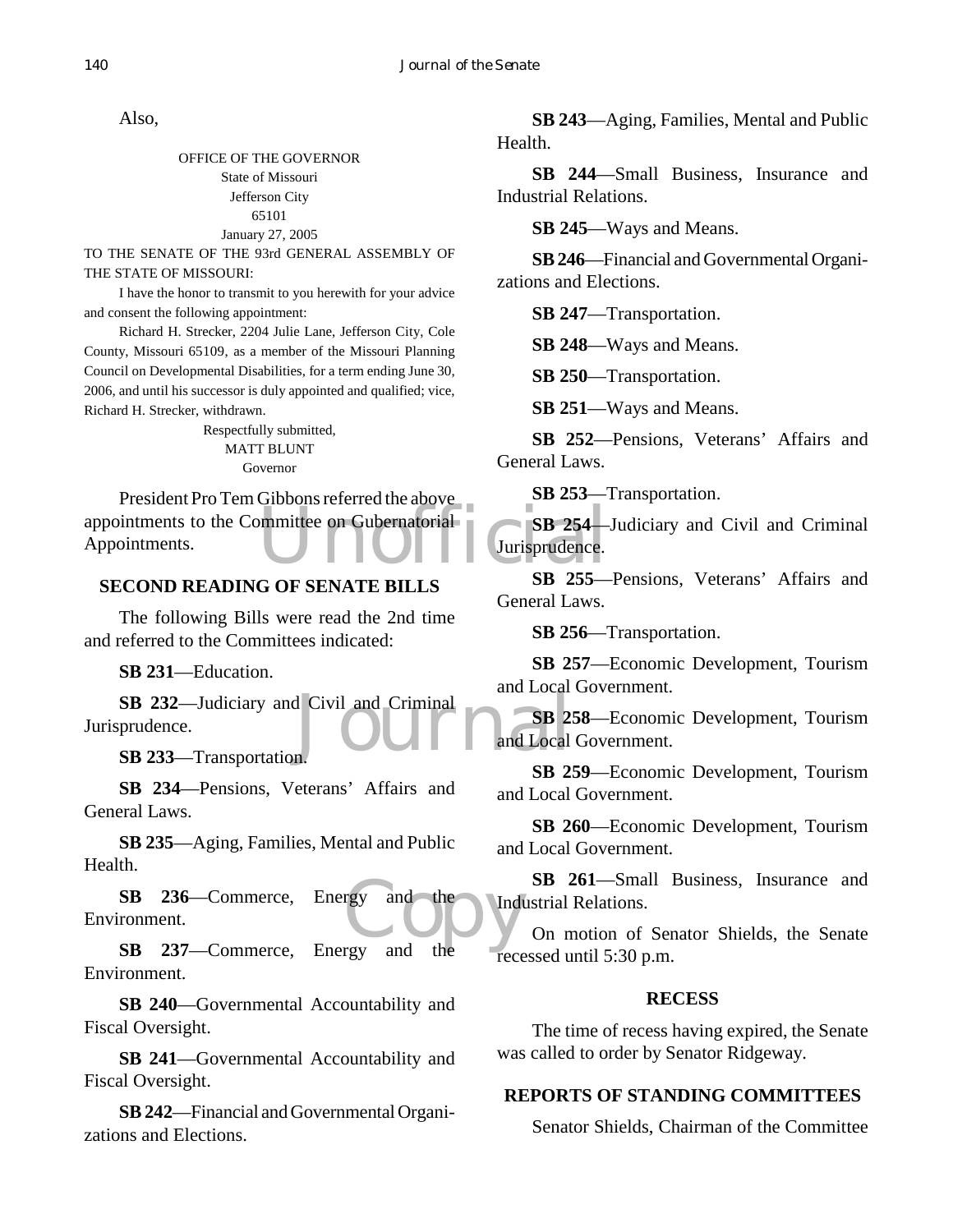on Rules, Joint Rules, Resolutions and Ethics, submitted the following report:

Mr. President: Your Committee on Rules, Joint Rules, Resolutions and Ethics, to which was referred **SR 150**, begs leave to report that it has considered the same and recommends that the Senate Committee Substitute, hereto attached, do pass.

#### SENATE COMMITTEE SUBSTITUTE FOR SENATE RESOLUTION NO. 150

BE IT RESOLVED by the Senate of the Ninety-third General Assembly, First Regular Session, that Senate Rules 4, 6, 7, 10, 14, 19, 21, 26, 27, 45, 52, 64, 65, 66, 67, 68, 69, 70, 71, 72, 73, 74, 75, 76, 77, 78, 79, 80, 81, 82, 83, 84, 85, 86, 87, 88, 89, 90, 91, 92, 93, 94, 95, 96, 97, 98, 99, 100, 101, and 102 of the temporary rules adopted January 5, 2005, be amended to read as follows:

business in order agreeable to the preceding rule and no business Rule 14. The shall be taken up or considered until the class to which it belongs is<br>declared in order, but communications from the governor and by order of "Rule 4. The president shall, on each day, announce the shall be taken up or considered until the class to which it belongs is declared in order, but communications from the governor and reports from the Committee on Rules, Joint Rules, **[**and**]** Resolutions**, and Ethics** may be received at any time.

bill appears on that calendar.<br>
when printed when printed when the second of order shall require<br>
ee on rules, joint rules, [and]<br>
uurrence of two-thirds of the France is madutional state revenue, onts implementing amendiately<br>
to the Missouri Constitution which were adopted at the immediately<br>
press<br>
preceding state primary or general election, and bills requiring<br>
passage in ord Rule 6. Upon the written request of the sponsor or floor handler of a bill, the committee on rules, joint rules**, [**and**]** resolutions**, and ethics** may recommend that any such bill on the calendars for perfection or house bills on third reading be called up or considered out of order in which the bill appears on that calendar. A recommendation to consider bills out of order shall require approval by a majority of the committee on rules, joint rules**, [**and**]** resolutions**, and ethics** with the concurrence of two-thirds of the senate members. No floor debate shall be allowed on the motion to adopt the committee report. Except as otherwise provided for in this paragraph, only the regular appropriation bills, including the deficiency and the omnibus bills, bills providing for legislative or congressional redistricting, bills producing more than three million dollars in additional state revenue, bills implementing amendments to the Missouri Constitution which were adopted at the immediately preceding state primary or general election, and bills requiring government for the institution, continuance or expansion of federal-state programs, may be called up or considered out of the order in which the bill appears on the formal calendar of the senate.

All bills reported to the senate floor by the Committee on **[**State Budget Control**] Governmental Accountability and Fiscal Oversight** shall be placed on the appropriate formal calendar in a position, as near as may be, to that position which the bill would have had absent referral to the Committee on **[**State Budget Control**] Governmental Accountability and Fiscal Oversight**.

Rule 7. Upon the call of the senate, or upon taking the yeas and nays on any question, the names of the senators shall be called alphabetically, and a senator within the chamber shall vote when his **or her** name is called. **No senator shall be allowed to cast or change his or her vote after yeas and nays have been announced by the president.** In the event a senator within the chamber refuses to cast his **or her** vote, then at the direction of the president he **or she** shall be removed from the chamber and such action noted in the journal.

Rule 10. The president pro tem shall be parliamentarian of the senate and may decide all points of order, and in his absence such points of order may be decided by the chairman of the Committee on **the** Judiciary **and Civil and Criminal Jurisprudence**, except in either case, the point of order may be referred by the then acting parliamentarian, to the Committee on Parliamentary Procedure for consideration and determination. All rulings on points of order shall be subject to an appeal to the senate and all questions and points of order shall be noted by the secretary with the decision thereon. (See also Rule 27.)

Rule 14. The president **pro tem** shall sign all acts, joint resolutions and addresses. All writs, warrants and subpoenas issued by order of the senate shall be under his **or her** hand attested by the secretary.

Rule 19. When a bill or joint resolution passes it shall be certified by the secretary, noting the day of its passage **[**at the foot thereof**]**.

Rule 21. The secretary shall see that all amendments and substitutes are incorporated in any bill amended or substituted for when printed as perfected or truly agreed to, and shall perform such other duties as may be required by the Committee on Rules, Joint Rules**, [**and**]** Resolutions**, and Ethics**.

Rule 26. The membership of all standing committees and of all other committees and commissions, unless otherwise provided by the act or resolution creating them, shall be composed, as nearly as may be, of majority and minority party members in the same proportion as the number of majority and minority party members in the senate bears to the total membership of the senate. **The president pro tem, the majority floor leader, and the minority floor leader shall be ex-officio members of all standing and statutory committees of the senate for the purpose of a quorum and discussion but shall have no vote unless they are duly appointed members of such committee.**

Rule 27. The Committee on Parliamentary Procedure shall be composed of three members**: the president pro tem, the chairman of the Committee on the Judiciary and Civil and Criminal Jurisprudence, and the minority floor leader [**appointed by the president pro tem. Not more than two members of the committee shall be of the same political party**]**.

Rule 45. There shall be a senate consent calendar. The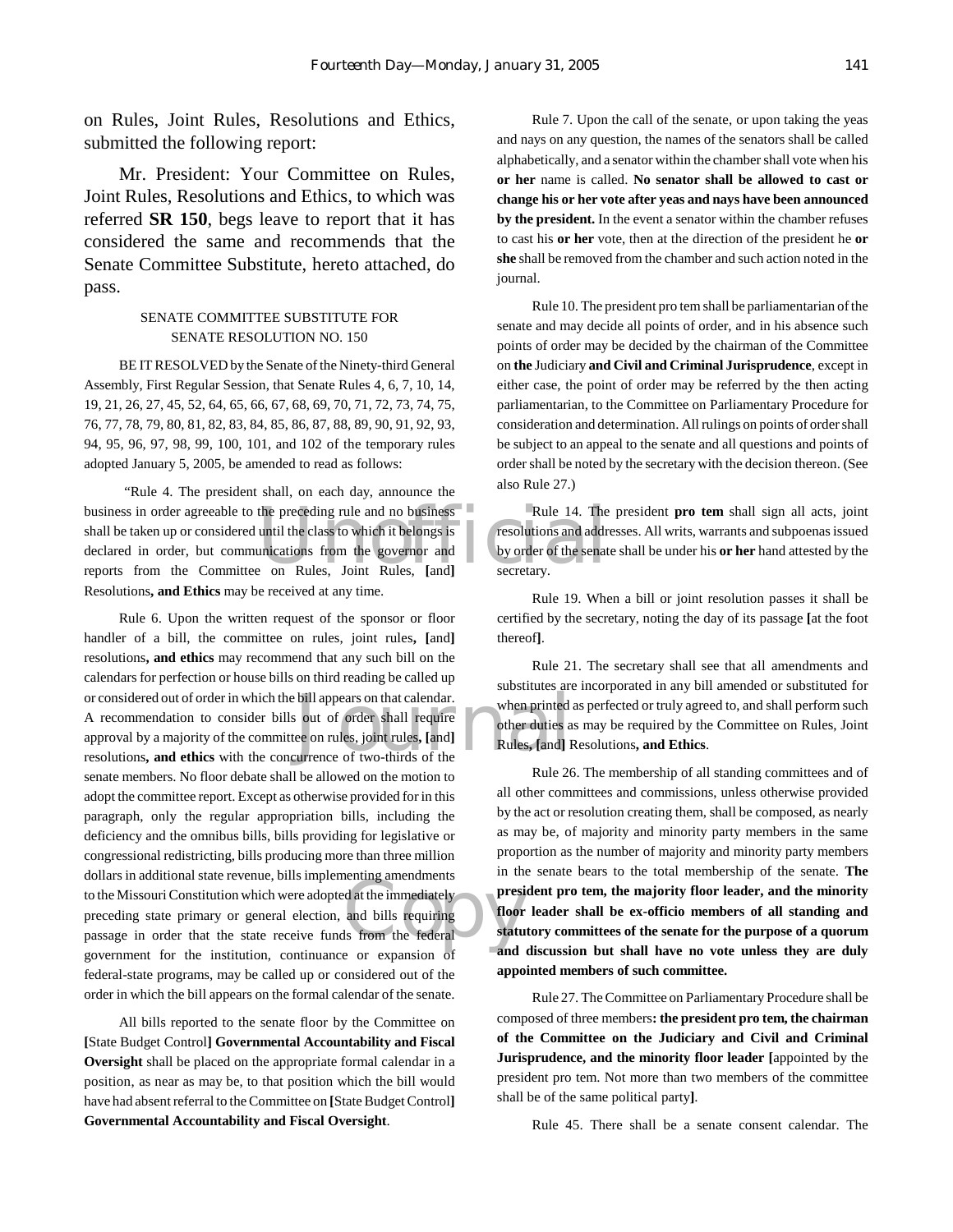legislative day. During this four-day period, starting with the first be further amended day the bill appears on the consent calendar in the Journal any Rule [66.] 67.<br>
member or the Committee on Rules, Joint Rules, [and] en perfected. If returned to<br>
been signed b<br>
without further action of the<br>
en signed b<br>
Before the pressure of the search of the search of the search of the search of the search of the search of the search of the search o sponsor of a senate bill shall first give notice of desire to have a bill placed upon the senate consent calendar by filing in writing, with the chairman of the committee to which the bill was referred, a notice of intent one day prior to a committee hearing. The notice of intent shall set forth the nature of the legislation, the fact that it is not a controversial bill, and a request that the senate committee recommend that the bill be placed upon the consent calendar. A bill shall not be considered as consent if it increases net expenditures of the state by more than \$100,000, reduces net revenue of the state by more than \$100,000, increases an existing civil or criminal penalty or if it creates a new civil or criminal penalty. The bill will go to the senate consent calendar if, a quorum being present, it receives a unanimous affirmative vote of do pass by all members present at the senate committee to which the bill was referred, and there is thereafter a motion made and unanimously carried by affirmative vote of all those present that it be placed upon the consent calendar. Any bill approved by committee, for consent, may be reported to the consent calendar at any time the Senate goes to the order of business of committee reports. When a bill is placed upon the consent calendar, third reading shall not commence until the fifth day the bill appears on the consent calendar in the Journal any member or the Committee on Rules, Joint Rules**, [**and**]** Resolutions**, and Ethics** may, by filing written objection **with the Secretary of the Senate**, direct that it be returned to the senate committee from which it was reported for action in accordance with the rules of the senate. A bill placed upon the senate consent calendar shall not be subject to amendment, except for committee amendments, and after the committee amendments have been disposed of shall be third read as though it had previously been perfected. If returned to committee, the chairman may report the bill to the senate at the next time that order of business is taken up, without further action of the committee. No senate bill may be placed on the consent calendar after March fifteenth and no house bill shall be placed on the consent calendar after April fifteenth.

reported perfected<br>
all lie over one day<br>
subst<br>
lis not in order until Rule 52. **[**All**] Senate** bills reported to the senate from any committee shall lie on the table one day before being perfected and ordered printed**[**; and bills when reported perfected shall lie over one day before a third reading**]**. **Senate bills reported perfected and house bills reported from committee shall lie over one day before being third read.**

Rule 64. A substitute for the text of a bill is not in order until all pending amendments thereto have been disposed of. A substitute bill for an original bill or for a committee substitute shall take the form of an original bill and be subject to floor amendments, except that it shall not be subject to **[**more than one additional pending substitute which shall be in the first degree and subject to second degree amendments**] amendment by a further floor substitute**. No further amendments or substitutes may be entertained after the senate adopts a substitute bill.

Rule 65. **The withdrawal of a pending motion by its maker**

**or a motion to place a bill on the informal calendar, along with any pending amendments or substitutes, by its sponsor is a privilege that may be exercised at any time, even while another member is addressing the senate or if an amendment or substitute is pending. When the senate returns to the bill, the sponsor of the pending amendment or substitute shall be first recognized by the chair on the pending amendment or substitute.**

**Rule 66.** 1. To effect the passage of a bill on the final reading thereof, the vote shall be taken by yeas and nays, and the names of the senators voting for and against the same shall be entered and recorded in the Journal, and if a majority of the senators elected vote in favor thereof, the bill shall be declared passed. **No senator shall be allowed to cast or change his or her vote after the senate's action on said question is announced by the president.**

2. Any member may offer an amendment or amendments for the portion of a joint resolution or bill to be submitted to the voters by the General Assembly that contains the proposed official summary statement and fiscal note summary. Such amendment may be further amended as provided by the rules of the Senate.

Rule **[**66.**] 67.** When a bill is put upon its final passage and, failing to pass, a motion is made to reconsider the vote by which it was defeated, the presiding officer shall briefly state the nature of the bill. Thereupon the vote on the motion to reconsider shall be immediately taken, without interrogation or debate, and the subject finally disposed of without interrogation or debate before the senate proceeds to any other business.

Rule **[**67.**] 68.** No bill shall become a law until after it has been signed by the presiding officer of the senate, in open session. Before the presiding officer affixes his **or her** signature to any bill he **or she** shall suspend all other business, declare that the bill will now be read, and that if no objection be made he **or she** will sign it to the end that it may become a law. The bill shall then be read **[**at length**]** and if no objection is made, he **or she** shall, in the presence of the senate, in open session, and before any other business is entertained affix his **or her** signature, which fact shall be noted in the Journal, and the bill immediately sent to the other house. If any senator objects that any substitution, omission or insertion has occurred, so that the bill proposed to be signed is not the same in substance and form as when considered and passed by the senate or house, or that any particular clause of Article III of the Constitution has been violated in its passage, such objection shall be passed upon by the senate, and if sustained, the presiding officer shall withhold his **or her** signature; but if the objection is not sustained, then any five members may embody it over their signature, in a written protest, under oath, against the signing of the bill. The protest, when offered in the senate, shall be noted upon the Journal, and the original shall be annexed to the bill, to be considered by the governor in connection therewith; and if the bill is one that has not been first signed by the presiding officer of the house, it shall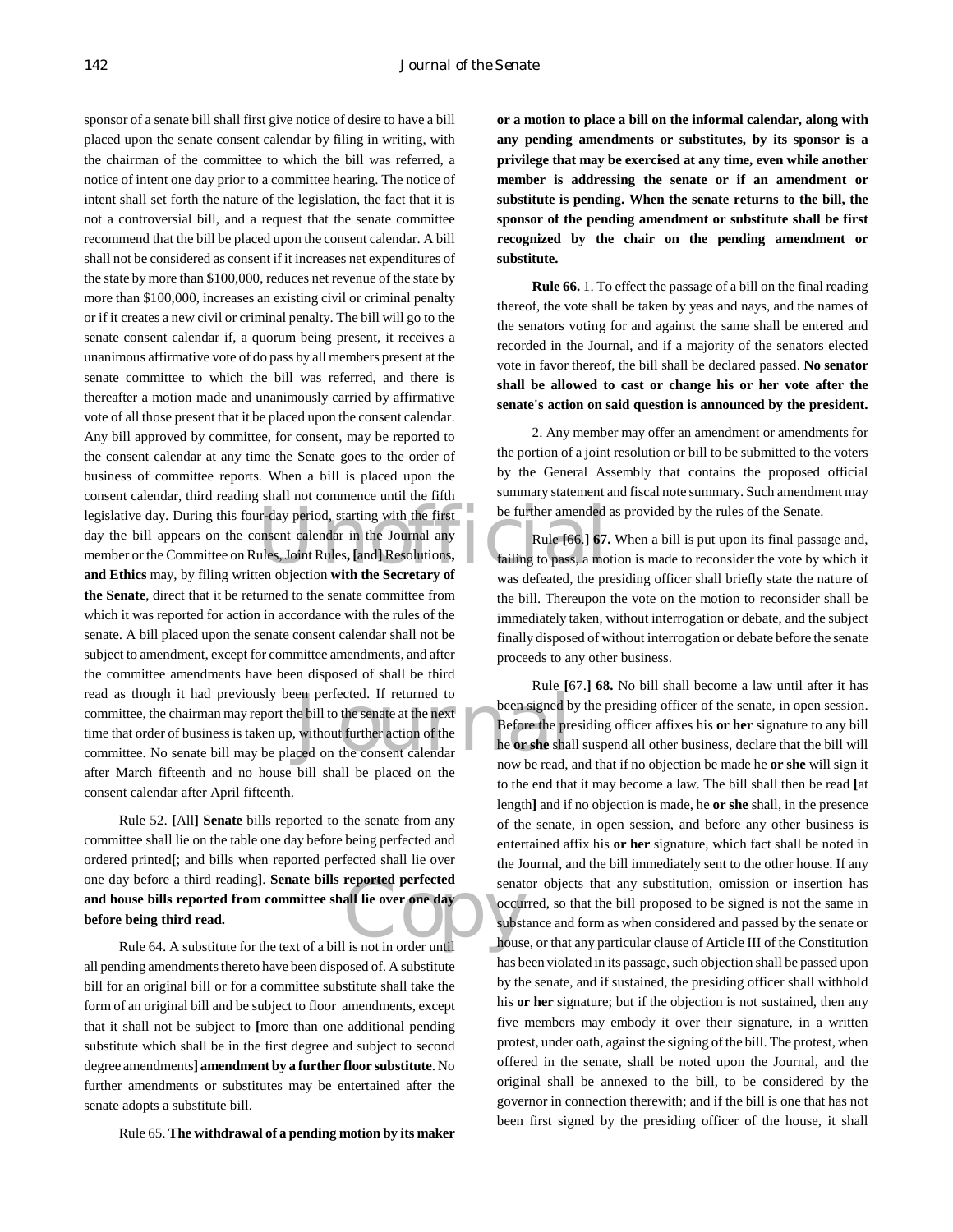immediately be sent to the house after it has been so read and signed in the senate, for such action thereon in the house as is prescribed by the constitution. (Constitution, Art. III, Sec. 30.)

Rule **[**68.**] 69.** When any bill passed by both houses has been signed as provided for in the preceding rule, it is the duty of the secretary of the senate, if the bill originated in the senate, to present it in person, on the same day on which it was signed, as aforesaid, to the governor, take his **or her** receipt therefor and enter the fact of such delivery and the time thereof upon the Journal. Every bill presented to the governor and returned within fifteen days to the house in which it originated, with the approval of the governor shall become a law unless it is in violation of some provision of the constitution.

Rule **[**69.**] 70.** Bills vetoed by the governor and returned to the senate by the governor or by the house shall stand as reconsidered and such action shall be taken thereon as prescribed by the constitution and by the Joint Rules of the Senate and House of Representatives. (Constitution, Art. III, Sec. 32.)

EXECUTE: THE ATT ESSOUTIONS Proposing amendments to the<br>
constitution shall be treated, in all respects, in the introduction and<br>
form of proceedings on them in the senate, in the same manner as<br>
bills. All other orders an Exercitary of senate who will<br>
Rule [7]<br>
having been adopted by the senator transg<br>
senator may,<br>
called to order<br>
called to order Rule **[**70.**] 71.** All resolutions proposing amendments to the form of proceedings on them in the senate, in the same manner as bills. All other orders and resolutions (except courtesy resolutions) shall be referred to a committee unless the senate otherwise expressly allows by a majority vote of senators elected. Courtesy resolutions will be read only upon request of the senator offering the resolution. Courtesy resolutions shall be printed in the Journal only upon the request of the senator offering the resolution. A senator who wishes to offer a courtesy resolution which is not to be read or printed may file the resolution with the secretary of senate who will show the resolution in the Journal as having been adopted by the senate.

Rule **[**71.**] 72.** A motion to adjourn and a motion to fix the day to which the senate shall adjourn is in order, unless a senator is speaking, or the yeas and nays are being taken, or a call is being made, and shall be decided without debate; and no senator shall leave his **or her** seat until the result is declared.

Shall be received but to adjourn, to lay on the table, for the previous in de<br>question, to postpone to a day certain, to commit or amend, to<br>postpone indefinitely, which several motions shall have precedence<br>in the order i Rule **[**72.**] 73.** When a question is under debate, no motion question, to postpone to a day certain, to commit or amend, to postpone indefinitely, which several motions shall have precedence in the order in which they are arranged. Pending the motion to lay on the table, the merits of the question shall not be discussed, and no motion to postpone to a certain day, to commit or postpone indefinitely, being decided, shall again be allowed on the same day, at the same stage of the bill or proposition.

Rule **[**73.**] 74.** When a question is postponed indefinitely it shall not be acted on during the session.

Rule **[**74.**] 75.** When a question is laid on the table, it may not thereafter be considered except by vote of two-thirds of the senators elected, except that all measures, other than bills which stand as reconsidered having been returned by the governor with his **or her** objections, not finally acted upon on adjournment of the senate in odd-numbered years shall lie on the table and the subject matter of such measures may be taken from the table only by reintroduction of a measure at a subsequent session of the senate.

Rule **[**75.**] 76.** When a senator is about to speak, he **or she** should rise respectfully and address himself **or herself** to the chair, standing at his **or her** seat, and wait until his **or her** name or designation is announced, when he **or she** shall proceed, addressing himself **or herself** always to the chair. **If a senator is unable to stand due to a permanent physical disability, he or she, after seeking recognition from the chair, shall be recognized in lieu of standing. If a senator is unable to stand due to a temporary physical disability, he or she shall send a letter to the secretary of the senate, which shall be printed in the journal and subsequently shall be recognized from the chair in lieu of standing. In order to maintain the recognition of the chair, the senator must be engaged in debate or in discourse. When a senator is engaged in debate or discussion and seeks to have the senate stand at ease, the senator must seek unanimous consent of the body.**

Rule **[**76.**] 77.** If two or more senators rise at once, the chair shall name the senator who is to speak first, the other rising having the preference next to speak. **However, nothing in this rule shall be interpreted to prevent any senator not chosen to speak first from immediately making any motion that is in order under the rules.**

Rule **[**77.**] 78.** The chair shall preserve decorum, and if any senator transgresses the rules of the senate, the chair shall, or any senator may, call him **or her** to order, in which case the senator called to order shall immediately sit down, unless permitted to explain; and the senate, if appealed to, shall decide on the case. If there is no appeal, the decision of the chair shall prevail. If the decision of the chair is in favor of the senator called to order, he **or she** shall be at liberty to proceed.

Rule **[**78.**] 79.** If a senator is called to order for words spoken in debate, the senator calling him **or her** to order shall repeat the words excepted to, and they shall be taken down in writing on the secretary's table, and no senator shall be held to answer, or be subject to the censure of the senate for words spoken in debate, if any other senator has spoken or business has intervened after the words spoken and before exception to them has been taken.

Rule **[**79.**] 80.** No senator shall speak more than once on the same question without leave of the senate, unless he **or she** is the mover, proposer or introducer of the matter pending, in which case he **or she** shall be permitted to speak or reply, but not until every senator choosing to speak has spoken. After a senator has been recognized to close, no other senator is permitted to speak on the pending matter, except that in the case of a proposed amendment to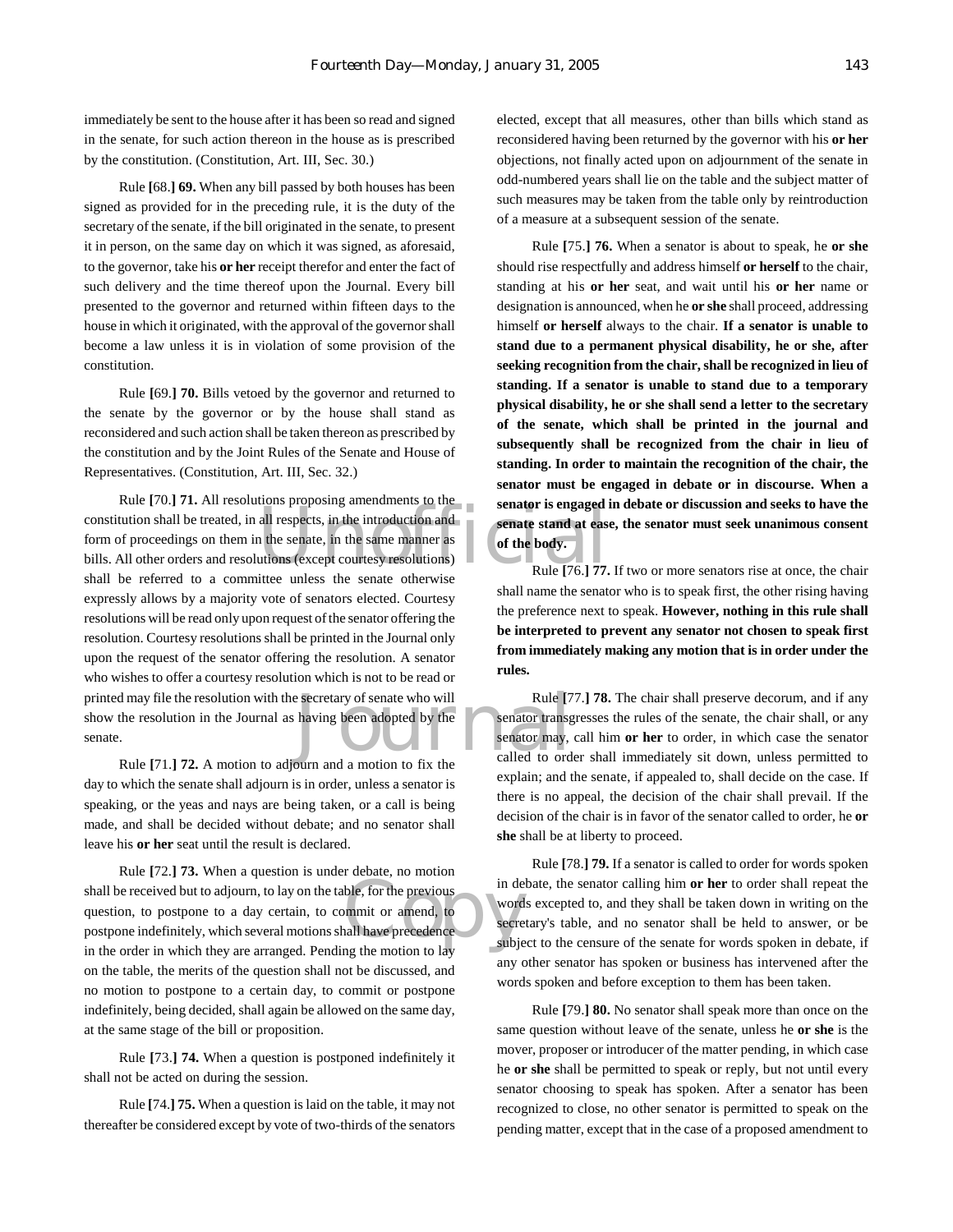a bill or resolution, the proponent of the amendment and the author of the bill or resolution to be amended may be interrogated, but, in the case of a bill or resolution, only the author of the bill or resolution may be interrogated.

Rule **[**80.**] 81.** In proceedings and debate of the senate, the senators shall not be spoken of or addressed by their individual names.

Rule **[**81.**] 82.** If the question in debate contains several points, any senator may have it divided if it comprehends propositions in substance so distinct that by one being taken away a substantive proposition remains for the decision of the senate. On motion to strike out and insert, it shall not be in order to move for a division of the question, but a rejection of the motion to strike out and insert a different proposition shall not prevent a subsequent motion simply to strike out, nor shall the rejection of a motion simply to strike out prevent a subsequent motion to strike out and insert.

The gallery to be cleared, and during the discussion the doors shall<br>the gallery to be cleared, and during the discussion the doors shall<br>then a senator shall declare<br>nominations are made in writing by the governor of the Rule **[**82.**] 83.** On the discussion of any business which may, in the opinion of a senator require secrecy, the president shall order remain closed unless otherwise directed by the senate. When nominations are made in writing by the governor of the state to the senate for confirmation, the confirmation shall, without debate, be sent to the senate for confirmation, the confirmation shall, without debate, be referred to the appropriate committee for investigation, and their report shall be made to the senate as soon as practicable.

rect shall be put without<br>the state of a<br>different shall be put without<br>of this motion does not<br>the state of the state of the state of the state of the state of the state of the state of the state of the state of the state Rule **[**83.**] 84.** The previous question shall be in this form: "Shall the main question be now put?". It shall only be admitted on written demand of five senators, and sustained by a vote of a majority of the senators elected, and in effect shall be put without debate, and bring the senate to direct vote upon a motion to commit, if such motion shall have been made; and if this motion does not prevail, then upon amendments, and then upon the main question. On demand for the previous question, a call of the senate shall be in order, but after a majority of the senators elected have sustained such a motion, no call shall be in order prior to the decision on the main question.

Rule [84.] **85.** On motion of the previous question, no debate<br>be allowed and all incidental questions of order arising after<br>or here if<br>a shall be decided on anneal or otherwise without debate: if shall be allowed and all incidental questions of order arising after the motion is made for the previous question, and pending such motion, shall be decided on appeal or otherwise without debate; if, on a vote for the previous question, the motion is not sustained by a majority of the senators elected, then the further consideration of the subject matter shall be in order.

Rule **[**85.**] 86.** Every motion, except motion to recess or adjourn, shall be reduced to writing if two or more senators request it.

Rule **[**86.**] 87.** When a motion is made it shall be stated by the chair, or being in writing, it shall be handed to and read aloud by the secretary before debate.

Rule **[**87.**] 88.** After a motion is stated by the chair, it is deemed to be in possession of the senate, but may be withdrawn at any time before a decision or amendment, but afterwards only with the consent of the senate.

Rule **[**88.**] 89.** All questions, whether in committee or senate, shall be first stated in the order in which they are moved, but voted upon in reverse order, except privileged questions, which shall be propounded as stated in Rule 73; and in filling up blanks, the largest sum and longest time shall be put first.

Rule **[**89.**] 90.** The yeas and nays shall not be ordered on any question after a vote has been taken thereon and declared by the chair.

Rule **[**90.**] 91.** Every senator who is within the bar of the senate when a question is put shall assume his **or her** seat, and shall vote when his **or her** name is called unless the senate, for special reasons, excuses him **or her**. All motions to excuse a senator from voting shall be made before the senate divides, or before the call for yeas and nays is commenced. In taking the yeas and nays, each senator shall declare distinctly his **or her** vote yea or nay. In the event a senator within the chamber refuses to cast his **or her** vote, then, at the direction of the president, he **or she** shall be removed from the chamber and such action noted in the Journal.

Rule **[**91.**] 92.** When a question has once been decided by a vote of the senate, any senator voting on that side which prevails may move for a reconsideration of the vote at any time within three legislative days, excluding legislative days wherein the roll is not called, after the day on which the vote was had, except votes ordering bills printed as perfected, which may be reconsidered at any time before third reading of such bills. When a motion is made to reconsider the vote by which a bill failed of perfection, the presiding officer shall briefly state the nature of the bill and, thereupon, the vote on the motion to reconsider shall be immediately taken without interrogation or debate. All motions to reconsider shall be decided by a majority vote of the senators elected. Only one motion to reconsider shall be allowed on any question.

Rule **[**92.**] 93.** Any senator voting in the minority on any subject, and protesting against the vote of the senate, may have his **or her** protest entered on the Journal, if the tenor and language of the protest would have been admissible in the discussion of the subject.

Rule **[**93.**] 94.** No person except members of the house of representatives, former members of the senate, the governor, the secretary of state, the state auditor, the state treasurer, judges of the supreme court, courts of appeals or circuit courts, attorney general and the congress, shall be admitted within the senate chamber during the sitting of the senate, unless invited by the senate; except that the seats at the north and south ends of the senate chamber may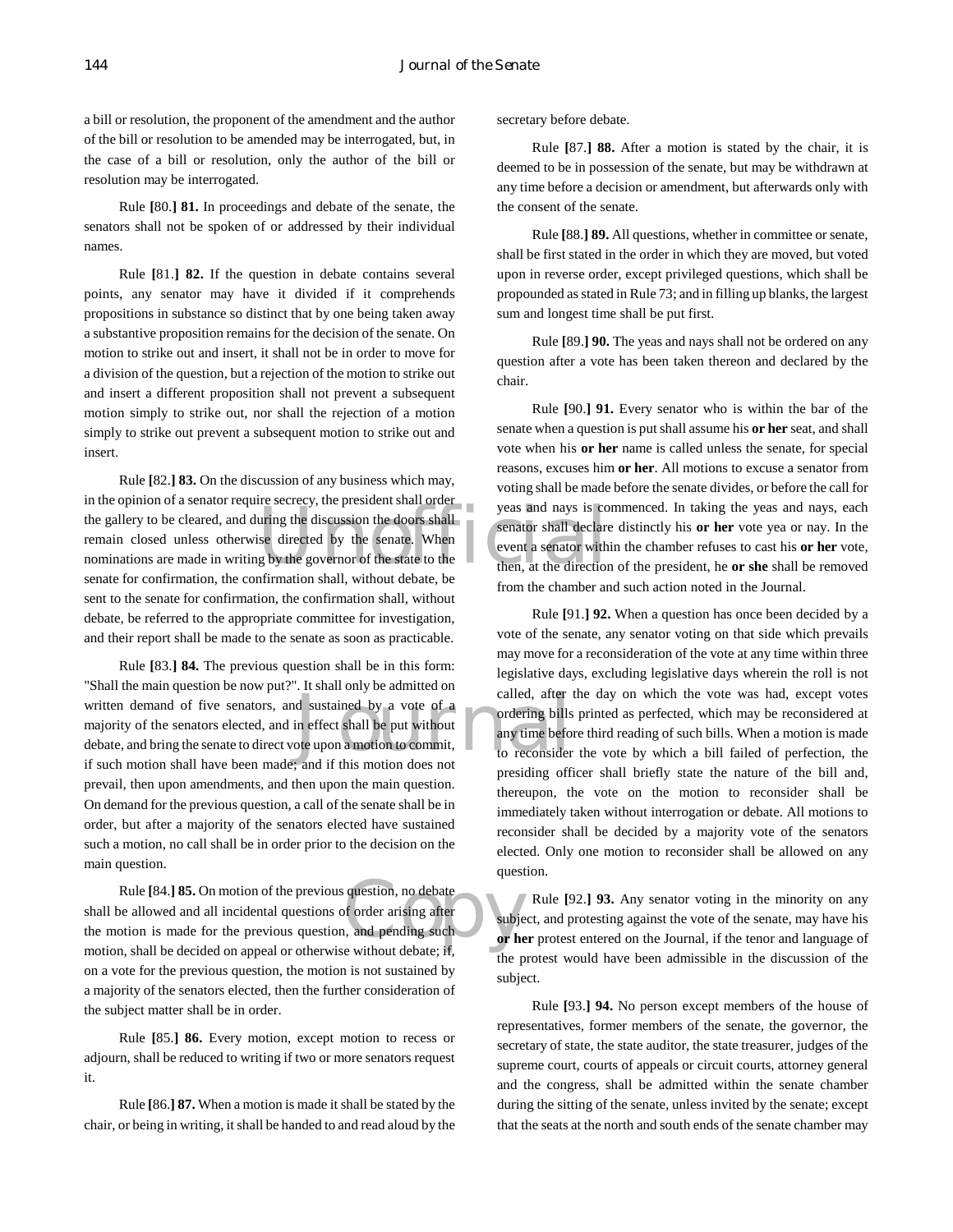be reserved for spouses and families of members of the senate, and other persons may be admitted to the senate chamber on special request of any senator when the senate is in session. Access to the third floor rear gallery shall be limited to senators during the hours in which the senate is engaged in floor session. Any use of the gallery when the senate is not in session must be approved by the Chairman of the Committee on Administration.

Rule **[**94.**] 95.** No senator shall absent himself **or herself** from the session of the senate unless he **or she** has leave or is sick or unable to attend. A member who is absent from the chamber for attendance at a standing committee meeting, or a conference committee meeting shall be shown as absent with leave (committee). It shall be the responsibility of the member to advise the secretary of the senate of his or her attendance at such committee meeting.

**research table** in the Senate Chamber **as long as their use does not** Rule [101.] **1** violate Rule 78 or is otherwise disruptive to the business of the alleved in the Senate. No person shall take any photograph in the Sen Rule **[**95.**] 96.** 1. **[**Notetaking and writing in the Senate Gallery is permissible, but no person shall enter the Senate Gallery with any typewriter or recording device.**]** Laptop computers may be used by the press at the press table **and by the research staff at the violate Rule 78 or is otherwise disruptive to the business of the Senate**. No person shall take any photograph in the Senate Gallery. Persons with cameras, flash cameras, lights, or other paraphernalia may be allowed to use such devices at committee meetings with the permission of the Chairman as long as they **[**don't**] do not** prove disruptive to the decorum of the committee. Smoking is not permissible in the Senate Chamber or Gallery, committee rooms, lounge, the hallways, restrooms or elevators.

accepted by a<br>m may designate a portion of lobbyist princ<br>sible and such areas shall not<br>exceed a value of the purposes of This rule 2. For the purpose of compliance with the Americans with Disabilities Act, the President Pro Tem may designate a portion of the Senate Chamber as handicap accessible and such areas shall not be considered a part of the floor of the Senate for the purposes of section 21.420, RSMo. Persons using such area shall not lobby members of the Senate while going to and from or while using the designated area.

United States and<br>ate practice that a<br>ment is subject to a<br>meet Rule **[**96.**] 97.** In cases not provided for in these rules, the senate shall be governed by the rules laid down in the practice and procedures adopted by the Senate of the United States and Jefferson's Manual, including the U.S. Senate practice that a substitute amendment to a first degree amendment is subject to a second degree perfecting amendment.

Rule **[**97.**] 98.** No standing rule or order of the senate shall be rescinded or changed without one day's notice being given of the motion thereof, which notice shall be printed in the journal of the senate, and then only by a vote of at least a majority of the senators elected; except that any rule, including this rule, may be suspended for a special purpose, stated in the motion to suspend, by a vote of a two-thirds majority of the members elected to the senate, and such rule shall remain suspended only until the senate proceeds to the consideration of business other than that for which the rule was

suspended. Upon one day's notice of the proposed rule change having been given, the senate resolution adopting such rule change shall not be assigned to a committee without consent of the sponsoring senator and shall be in order to be considered by the senate at any day or time thereafter upon motion of the sponsor during the order of business of Resolutions.

Rule **[**98.**] 99.** No senator shall be permitted to interrupt a roll call and no senator shall be allowed to change his **or her** vote after a verification is requested by any senator, or after the final vote is announced. When verification is requested, any senator within the chamber who has not voted shall vote prior to the verification of the roll.

Rule **[**99.**] 100.** A roll call vote of the senate shall be taken upon any question at the request of five senators.

Rule **[**100.**] 101.** All senate committees shall meet on call of the chairman and the regular meetings of the committees shall be held at the times and places designated by the Committee on Administration.

Rule **[**101.**] 102.** Public introduction of guests shall not be allowed in the Senate Chamber during the last ten calendar days of the session. At other times, the introduction of guests shall be the order of business at the beginning of each daily meeting of the Senate and immediately prior to daily adjournment.

**[**Rule 102. A member of the Senate may accept meals, food, beverage or other gifts from a legislative lobbyist or the lobbyist's principal as defined in section 105.470. (4) (a), RSMo, if any single item accepted has a value of less than fifty dollars, and all items accepted by any member in any calendar year from a lobbyist or lobbyist principal, as defined in section 105.4703. (4) (a), do not exceed a value of one hundred dollars in the aggregate.

This rule shall not apply to:

(1) The participation of members in activities authorized in Section 105.473.3 (2) (c), RSMo, or in caucuses approved by the Senate Ethics Committee, regardless of the aggregate value;

(2) The participation in seminars or meetings of national or regional associations when such participation and activities have been requested in writing and approved in advance by the Committee on Administration or participation in seminars or meetings of a state association or receipt of educational materials from a state association;

(3) The acceptance of meals, food or beverage or other gifts to be used for charitable purposes, as defined by law, and which are not consumed or used for the personal benefit of the member; or

(4) A member is within the second degree of consanguinity or affinity of the lobbyist with regard to any gift provided to the member by such lobbyist.

The provisions of this rule may be satisfied by reimbursing said lobbyist or lobbyist principal within thirty days of obtaining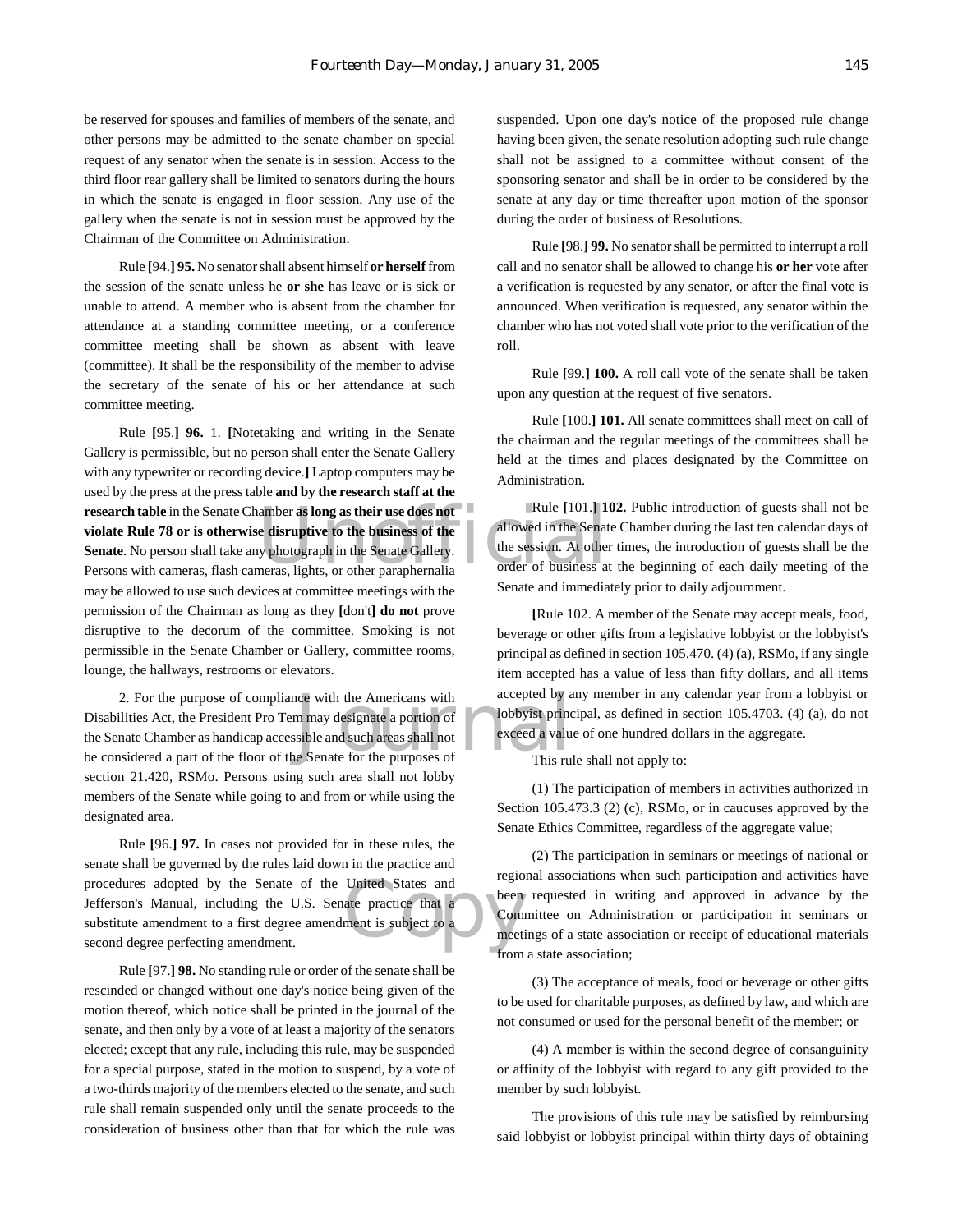actual knowledge that reimbursement is necessary to meet the requirements of this rule.**]**"; and

BE IT FURTHER RESOLVED by the Senate of the Ninetythird General Assembly, First Regular Session, that the temporary rules adopted January 5, 2005, as amended on January 6, 2005, and as amended by this resolution hereby be adopted as the permanent rules of the Missouri Senate for the Ninety-third General Assembly.

## **RESOLUTIONS**

Senator Dougherty offered Senate Resolution No. 166, regarding John A. Karel, St. Louis, which was adopted.

Senator Dougherty offered Senate Resolution No. 167, regarding Dr. Hans-Joachim Reimers, St. Louis, which was adopted.

Senator Dougherty offered Senate Resolution No. 168, regarding Jill A. McGuire, St. Louis, which was adopted.

Committee on Capit<br>
Volunteer Lawyers and Senator Cluster<br>
United Senator Luan<br>
Senator Timot Senator Dougherty offered Senate Resolution No. 169, regarding Volunteer Lawyers and Accountants for the Arts (VLAA), St. Louis, which was adopted.

Senator Vogel offered Senate Resolution No. 170, regarding Sheila M. Gassner, Jefferson City, which was adopted.

Senate Resolution No.<br>R. Ratcliff, New 1999 Senator Vogel offered Senate Resolution No. 171, regarding Leonard R. Ratcliff, New Bloomfield, which was adopted.

#### **COMMUNICATIONS**

President Pro Tem Gibbons submitted the following:

January 27, 2005

Mrs. Terry Spieler Secretary of the Missouri Senate State Capitol, Room 325

Jefferson City, MO 65101

## **RE: Appointment of Joint Committee on Administrative Rules** Dear Terry:

Pursuant to Section 536.037 of the Revised Statutes of Missouri (RSMo 2002), I am appointing the following senators to the Joint Committee on Administrative Rules:

Senator Luann Ridgeway Senator John Griesheimer Senator Chuck Gross

If you have any questions, please feel free to contact me at your earliest convenience.

> Yours truly, /s/ Michael R. Gibbons MICHAEL R. GIBBONS President Pro Tem

Also,

January 27, 2005

Mrs. Terry Spieler Secretary of the Missouri Senate State Capitol, Room 325 Jefferson City, MO 65101

## **RE: Appointment of Joint Committee on Capitol Improvements and Leases Oversight**

Dear Terry:

Pursuant to Section 21.530 of the Revised Statutes of Missouri (RSMo 2002), I am appointing the following senators to the Joint Committee on Capitol Improvements and Leases Oversight:

Senator Gary Nodler

Senator Luann Ridgeway

Senator Timothy Green

I am also reappointing Senator Chuck Gross to the Joint Committee on Capitol Improvements and Leases Oversight.

If you have any questions, please feel free to contact me at your earliest convenience.

> Yours truly, /s/ Michael R. Gibbons MICHAEL R. GIBBONS President Pro Tem

Also,

January 27, 2005

Mrs. Terry Spieler Secretary of the Missouri Senate State Capitol, Room 325

Jefferson City, MO 65101

Copy RE: **RE: Appointment of Joint Committee on Corrections**

Dear Terry:

Pursuant to Section 21.440 of the Revised Statutes of Missouri (RSMo 2002), I am appointing the following senators to the Joint Committee on Corrections:

Senator Kevin Engler Senator Harry Kennedy

Senator Yvonne Wilson

I am also reappointing Senator Maida Coleman to the Joint Committee on Corrections.

If you have any questions, please feel free to contact me at your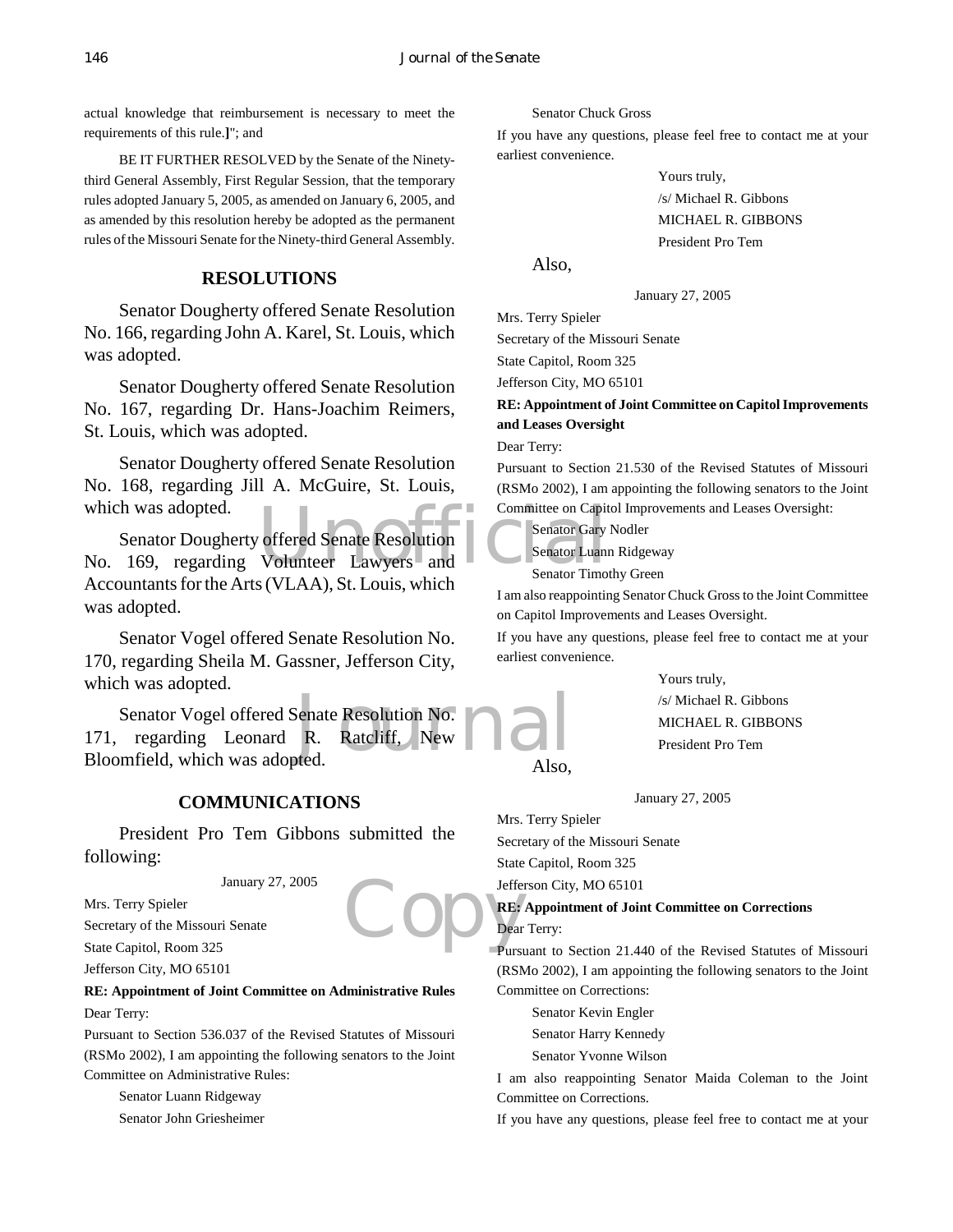earliest convenience.

Yours truly, /s/ Michael R. Gibbons MICHAEL R. GIBBONS President Pro Tem

#### Also,

January 27, 2005

Mrs. Terry Spieler

Secretary of the Missouri Senate

State Capitol, Room 325

Jefferson City, MO 65101

#### **RE: Appointment of Joint Committee on Court Automation** Dear Terry:

Pursuant to Section 476.055 of the Revised Statutes of Missouri (RSMo 2002), I am reappointing the following senators to the Joint Committee on Court Automation:

Senator Chuck Gross

Senator Matt Bartle

Senator Rita Days

If you have any questions, please feel free to contact me at your earliest convenience.

ase feel free to contact me at your Yours truly, /s/ Michael R. Gibbons MICHAEL R. GIBBONS President Pro Tem

Also,

Mrs. Terry Spieler Secretary of the Missouri Senate State Capitol, Room 325 Jefferson City, MO 65101

#### **RE: Appointment to the Court Automation Committee**

Dear Terry:

Pursuant to Senate Bill 248 of 1997, I am appointing the following senator to the Court Automation Committee:

January 27, 2005

#### Senator Charles Wheeler

lindt to the Court I am also reappointing Senator David Klindt to the Court Automation Committee.

If you have any questions, please feel free to contact me at your earliest convenience.

> Yours truly, /s/ Michael R. Gibbons MICHAEL R. GIBBONS President Pro Tem

January 27, 2005 Mrs. Terry Spieler Secretary of the Missouri Senate State Capitol, Room 325 Jefferson City, MO 65101

## **RE: Appointment of Joint Committee on Economic Development Policy and Planning**

Dear Terry:

Pursuant to Section 620.602 of the Revised Statutes of Missouri (RSMo 2002), I am appointing the following senators to the Joint Committee on Economic Development Policy and Planning:

Senator John Griesheimer Senator Larry Gene Taylor Senator Harry Kennedy Senator Yvonne Wilson

If you have any questions, please feel free to contact me at your earliest convenience.

> Yours truly, /s/ Michael R. Gibbons MICHAEL R. GIBBONS President Pro Tem

Also,

January 27, 2005

Mrs. Terry Spieler Secretary of the Senate State Capitol, Room 325

Jefferson City, MO 65101

## Jefferson City<br>Dear Terry:<br>Dear Terry: **RE: Appointment to the Joint Committee on Education** Dear Terry:

Pursuant to Section 160.253 of the Revised Statutes of Missouri (RSMo 2002), I am appointing the following senators:

- **Senator Robert Mayer**
- **.** Senator Charles Shields
- **.** Senator Gary Nodler
- Senator Matt Bartle
- ! Senator Maida Coleman
- **Senator Rita Days**
- **Senator Yvonne Wilson**

If you have any questions do not hesitate to contact me.

Yours truly, /s/ Michael R. Gibbons MICHAEL R. GIBBONS

#### Also,

January 27, 2005

Mrs. Terry Spieler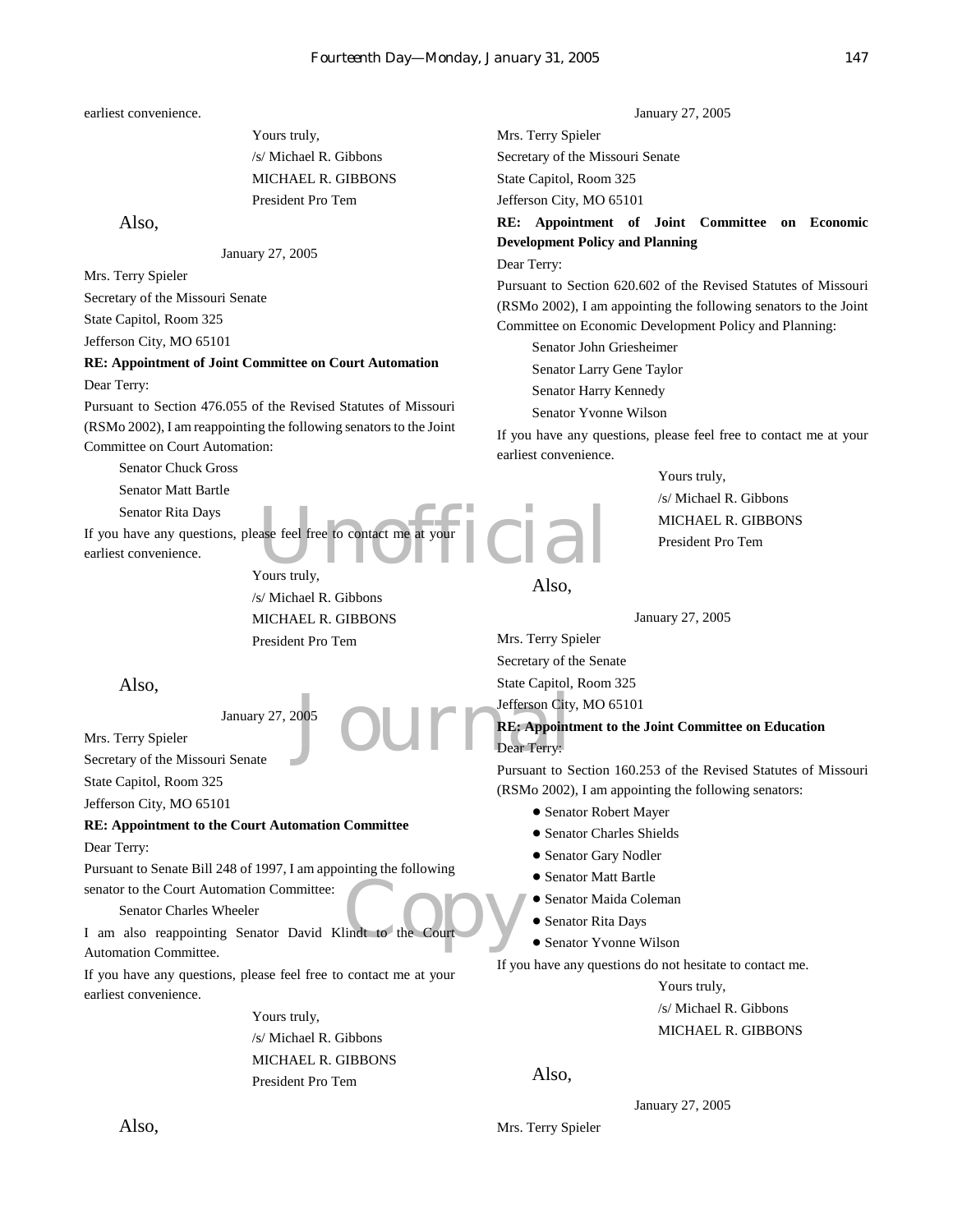Secretary of the Missouri Senate State Capitol, Room 325 Jefferson City, MO 65101

#### **RE: Appointment of Joint Committee on Gaming and Wagering** Dear Terry:

Pursuant to Section 313.001 of the Revised Statutes of Missouri (RSMo 2002), I am reappointing the following senators to the Joint Committee on Gaming and Wagering:

Senator John Loudon

Senator Victor Callahan

Senator Harry Kennedy

If you have any questions, please feel free to contact me at your earliest convenience.

> Yours truly, /s/ Michael R. Gibbons MICHAEL R. GIBBONS President Pro Tem

Also,

January 27, 2005 Mrs. Terry Spieler Secretary of the Missouri Senate State Capitol, Room 325

Jefferson City, MO 65101

**RE: Appointment of Joint Committee on Government Accountability**

#### Dear Terry:

(RSMo 2002), I am appointing the following senators to the Joint<br>
Committee on Government Accountability:<br>
Senator<br>
Senator<br>
Senator<br>
I am also reap Pursuant to Section 21.820 of the Revised Statutes of Missouri Committee on Government Accountability:

Senator John Cauthorn

Senator Timothy Green

I am also reappointing Senator Victor Callahan and Senator Maida Coleman to the Joint Committee on Government Accountability. If you have any questions, please feel free to contact me at your earliest convenience.

> dibpons<br>em<br>em Yours truly, /s/ Michael R. Gibbons MICHAEL R. GIBBONS President Pro Tem

Also,

January 27, 2005

Mrs. Terry Spieler Secretary of the Missouri Senate State Capitol, Room 325 Jefferson City, MO 65101

**RE: Appointment of Joint Committee on Legislative Research**

Dear Terry:

Pursuant to Section 23.010 of the Revised Statutes of Missouri (RSMo 2002), I am appointing the following senators to the Joint Committee on Legislative Research:

Senator Delbert Scott

Senator Charles Wheeler

I am also reappointing Senator Michael R. Gibbons, Senator Chuck Gross and Senator Victor Callahan to the Joint Committee on Legislative Research.

If you have any questions, please feel free to contact me at your earliest convenience.

> Yours truly, /s/ Michael R. Gibbons MICHAEL R. GIBBONS President Pro Tem

Also,

January 27, 2005

Mrs. Terry Spieler

Secretary of the Missouri Senate

State Capitol, Room 325

Jefferson City, MO 65101

y 27, 2005<br>te<br>te<br>**Example for the Capitol, Room**<br>**RE:** Appointment<br>**RE:** Appointment **RE: Appointment of Joint Committee on Public Employee Retirement**

Dear Terry:

Pursuant to Section 21.553 of the Revised Statutes of Missouri (RSMo 2002), I am appointing the following senators to the Joint Committee on Public Employee Retirement:

Senator Jason Crowell

Senator Harry Kennedy

Senator Timothy Green

Senator Maida Coleman

I am also reappointing Senator Chuck Gross to the Joint Committee on Public Employee Retirement.

If you have any questions, please feel free to contact me at your earliest convenience.

Yours truly,

/s/ Michael R. Gibbons MICHAEL R. GIBBONS President Pro Tem

January 27, 2005

Mrs. Terry Spieler Secretary of the Missouri Senate State Capitol, Room 325

Jefferson City, MO 65101

Also,

**RE: Appointment of Joint Committee on Transportation Oversight** Dear Terry:

Pursuant to Section 21.795 of the Revised Statutes of Missouri